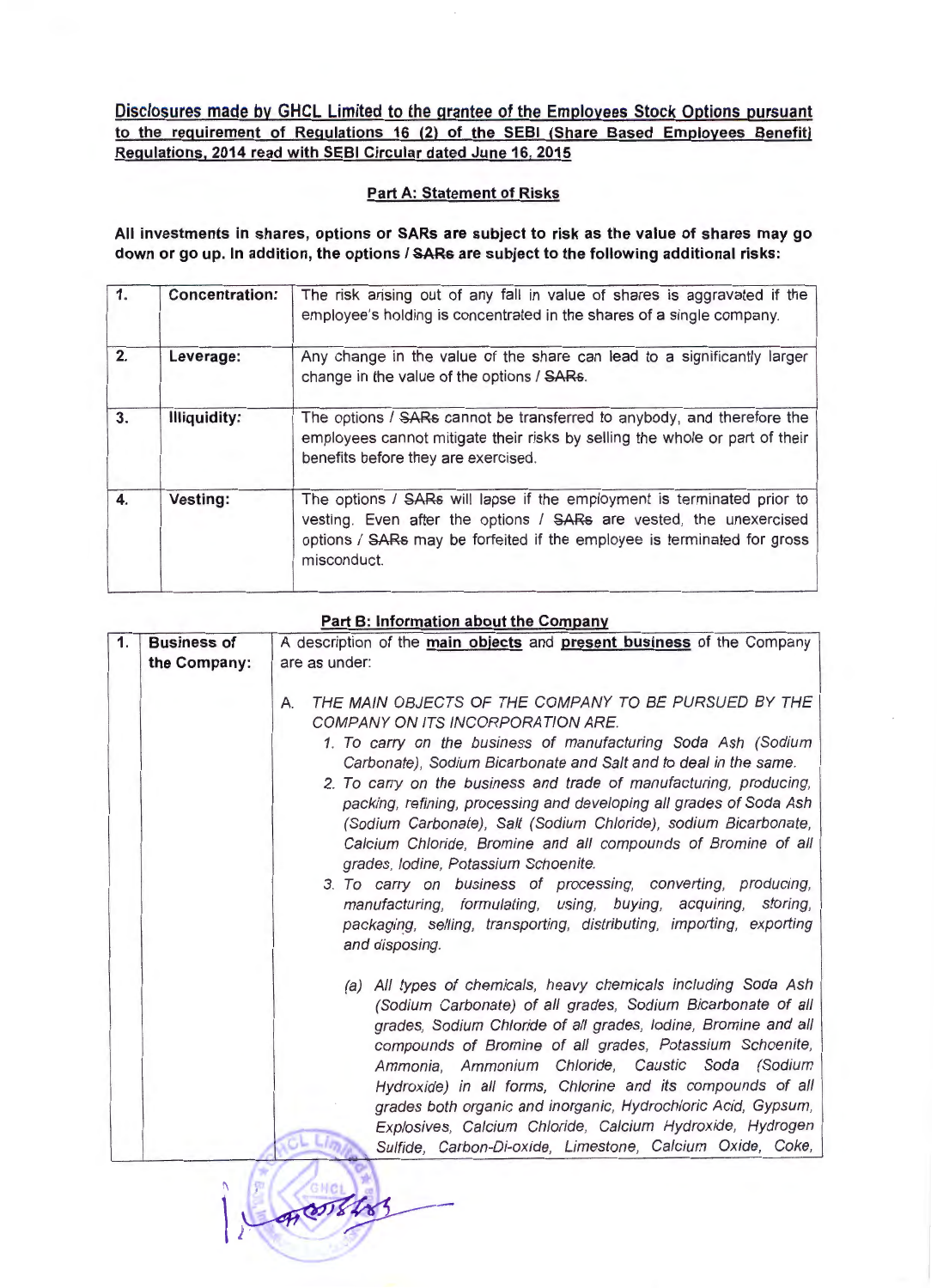|    |                                              | Power, Steam, Oils, Greases.<br>(b) All Organic and inorganic chemicals, synthetic chemicals<br>derived from Salt, Sodium Carbonate, Ammonia, Limestone,<br>Coke, Coal, elements, chemicals and compounds and products<br>of any nature and kind whatsoever including by products,<br>derivatives                                                                                                                                                                                                                                                                                                                                                                                                               |
|----|----------------------------------------------|-----------------------------------------------------------------------------------------------------------------------------------------------------------------------------------------------------------------------------------------------------------------------------------------------------------------------------------------------------------------------------------------------------------------------------------------------------------------------------------------------------------------------------------------------------------------------------------------------------------------------------------------------------------------------------------------------------------------|
|    |                                              | Main Objects adopted through Special Resolution:                                                                                                                                                                                                                                                                                                                                                                                                                                                                                                                                                                                                                                                                |
|    |                                              | To Carry on the business of ginners, spinners, weavers, dyers,<br>manufacturers, balers and pressers of all textiles including cotton, man-<br>made and synthetic fibrous and filament materials and manufacture<br>thereof, and the business of buyers, sellers, exporters, traders and<br>dealers in kinds of textile materials mentioned above and transacting all<br>manufacturing, curing, preparing, colouring, dyeing or bleaching,<br>processing and purchasing and vending the raw materials and<br>manufactured articles.                                                                                                                                                                             |
|    |                                              | (Note: For full details, please refer Memorandum of Association of the<br>Company.)                                                                                                                                                                                                                                                                                                                                                                                                                                                                                                                                                                                                                             |
|    |                                              | <b>Present Business of the Company:</b>                                                                                                                                                                                                                                                                                                                                                                                                                                                                                                                                                                                                                                                                         |
|    |                                              | <b>GHCL</b><br>Limited<br>is<br>Listed<br>Public Company<br>having<br>CIN:<br>a<br>L24100GJ1983PLC006513 and registered office at GHCL House, Opp.<br>Punjabi Hall, Navrangpura, Ahmedabad - 380009 (Gujarat). GHCL is listed<br>with NSE & BSE.                                                                                                                                                                                                                                                                                                                                                                                                                                                                |
|    |                                              | GHCL is having two business verticals - Inorganic Chemicals (Soda Ash &<br>Consumer Product including Edible Salt) and Textiles (Yarn & Home Textile).<br>Soda Ash facility is located in Gujarat and Textiles division is located in<br>Gujarat and Tamil Nadu.                                                                                                                                                                                                                                                                                                                                                                                                                                                |
| 2. | <b>Abridged</b><br>financial<br>information: | Annual Reports of the Company for the last 5 years are available at the<br>website of the Company i.e. www.ghcl.co.in                                                                                                                                                                                                                                                                                                                                                                                                                                                                                                                                                                                           |
|    |                                              | You may refer the documents and in case you need any clarification, please<br>contact to the Company Secretary.                                                                                                                                                                                                                                                                                                                                                                                                                                                                                                                                                                                                 |
| 3. | <b>Risk factors:</b>                         | Management perception of the risk factors for the company (i.e.,<br>sensitivity to foreign exchange rate fluctuations, difficulty in availability<br>of raw materials or in marketing of products, cost/time overrun etc.):                                                                                                                                                                                                                                                                                                                                                                                                                                                                                     |
|    |                                              | The Company has adequate and proper system of internal controls<br>commensurate with its size and business operations at all plants, divisions<br>and the corporate office to ensure that its assets are safeguarded and<br>protected against loss from unauthorized use or disposition and that<br>transactions are reliably authorized, accurately recorded and reported<br>quickly. The company has appointed outside internal audit agency to carry<br>out concurrent internal audit at all its locations. The scope of its internal audit<br>program is laid down by the Audit Committee of the Board of Directors. The<br>Audit Committee neets periodically to discuss findings of the internal auditors |

**CARDISALS** Tal Area, SO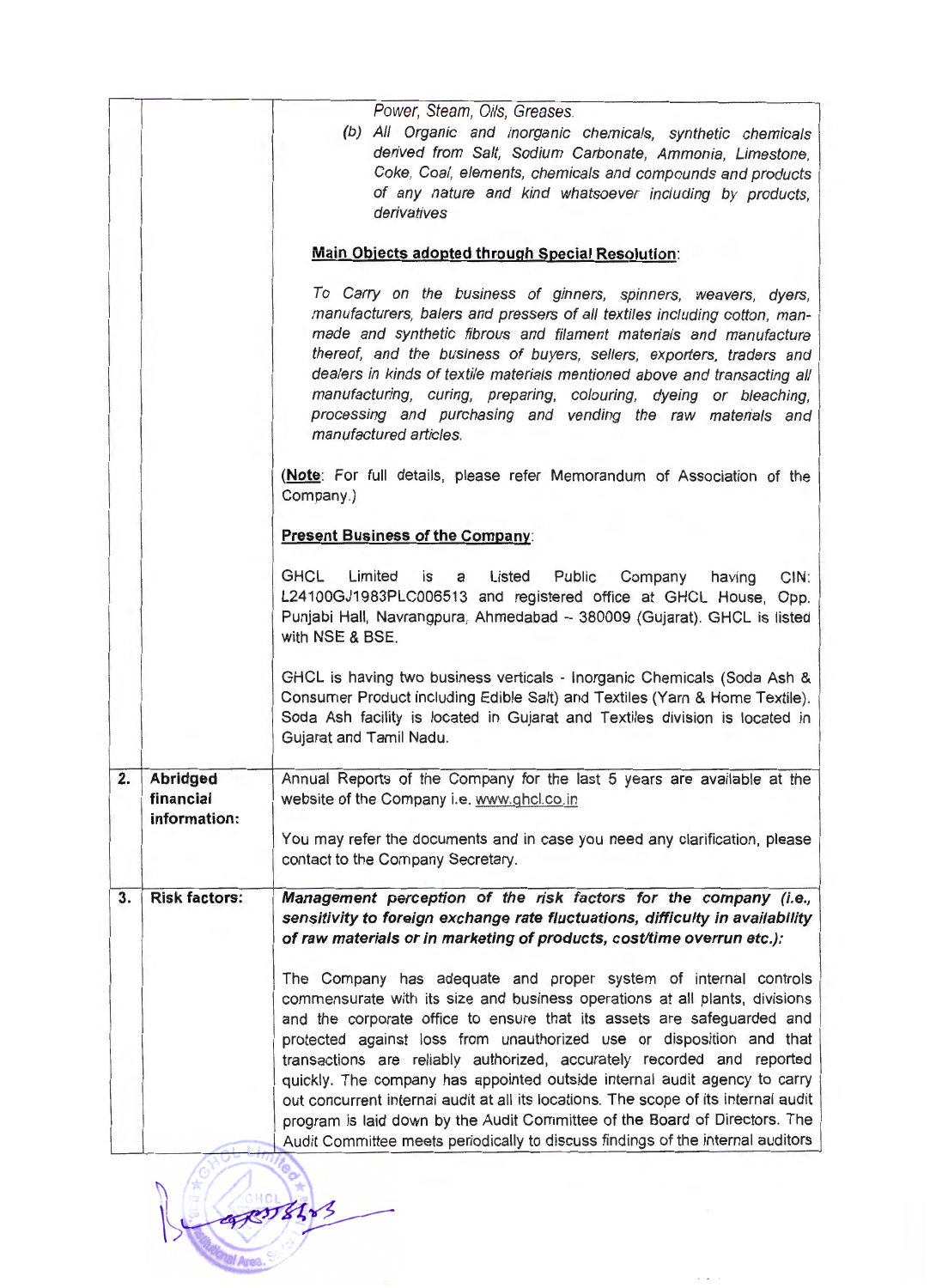|    |                                          | along with the remedial actions that have been recorded or have been taken<br>by the management to plug weakness of the system. Risk Management and<br>internal audit functions complement each other at GHCL. The company                                                                                                                                                                                                                                                                                                                                                                                                                                                                                       |
|----|------------------------------------------|------------------------------------------------------------------------------------------------------------------------------------------------------------------------------------------------------------------------------------------------------------------------------------------------------------------------------------------------------------------------------------------------------------------------------------------------------------------------------------------------------------------------------------------------------------------------------------------------------------------------------------------------------------------------------------------------------------------|
|    |                                          | strives to adopt a de-risking strategy in its operations while making growth<br>investments. This involves setting up and monitoring risk on a regular basis.                                                                                                                                                                                                                                                                                                                                                                                                                                                                                                                                                    |
|    |                                          | In addition to the above, the Company had voluntarily constituted a Risk<br>Management Committee in line with the requirement of Regulation 21 of the<br>Listing Regulations. The Company applies Risk Management in a well-<br>defined, integrated framework, which promotes awareness of risks and an<br>understanding of the Company's risk tolerances. The Risk Management<br>Committee monitors the internal control system, designed to identify, assess,<br>monitor and manage risks, associated with the Company. The Company is<br>having well defined Risk Management Policy and Risk Management<br>Framework. Risk Management Policy of the Company has been posted on<br>the website of the Company. |
| 4. | Continuing<br>disclosure<br>requirement: | The option or SAR grantee shall be provided copies of all documents that are<br>sent to the members of the company. This shall include the annual accounts<br>of the company as well as notices of meetings and the accompanying<br>explanatory statements.                                                                                                                                                                                                                                                                                                                                                                                                                                                      |

| 1. | <b>Exercise Price:</b>                        | Rs. 100 per share                                                                                                                                                                                   |
|----|-----------------------------------------------|-----------------------------------------------------------------------------------------------------------------------------------------------------------------------------------------------------|
| 2. | Date of Grant:                                | May 19, 2016                                                                                                                                                                                        |
| 3. | <b>Vesting Period</b>                         | Graded vesting in two years in equal installments effective after 1<br>year from the date of grant.                                                                                                 |
|    |                                               | For example, if an employee gets 10,000 options, then he can<br>exercise 5000 options any time on or after May 19, 2017 and<br>remaining 5000 options any time on or after May 19, 2018.            |
| 4. | <b>Exercise period</b>                        | The exercise period may commence from the date of vesting and<br>will continue not later than 5 years from the date of vesting.                                                                     |
|    |                                               | For example, if 10,000 options are granted then:<br>For First 5000 options $-$ from May 19, 2017 to May 18,<br>i.<br>2022;                                                                          |
|    |                                               | For remaining 5000 options: from May 19, 2018 to May<br>ii.<br>18, 2023;                                                                                                                            |
| 5. | <b>Closing date</b><br>&<br>acceptance of the | The closing date shall be not less than 7 days and not more than<br>60 days from the offer date.                                                                                                    |
|    | grant of option                               | Any Grantee who fails to return the duly accepted and signed<br>acceptance letter on or before the closing date shall, unless the<br>Committee determines otherwise, be deemed to have rejected the |
|    |                                               | offer and any acceptance received after the closing date shall not                                                                                                                                  |

<sup>~</sup>/ / ~"~

## **Part C: Salient Features of the GHCL Employees Stock Option Scheme 2015 - Series -1**